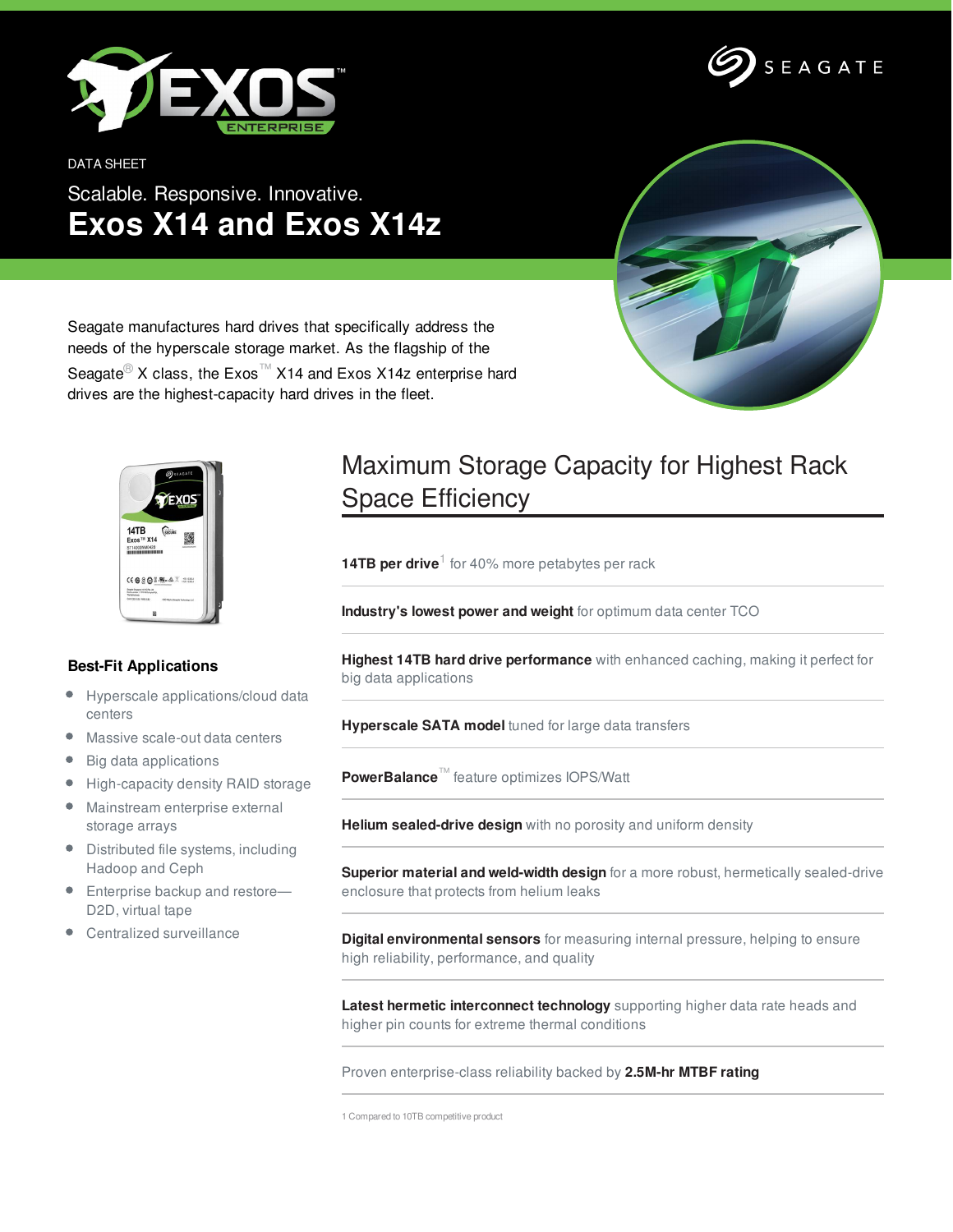



| Specifications                                          | SATA 6Gb/s ZBD                  | SATA 6Gb/s                      | 12Gb/s SAS                      | SATA 6Gb/s                                               | 12Gb/s SAS                      |
|---------------------------------------------------------|---------------------------------|---------------------------------|---------------------------------|----------------------------------------------------------|---------------------------------|
| Capacity                                                | 14TB                            | 14TB                            | 14TB                            | 12TB                                                     | 12TB                            |
| Hyperscale Model (512e)                                 | ST14000NM0428                   | $\overline{\phantom{0}}$        |                                 | —                                                        | —                               |
| Hyperscale (4Kn)                                        | ST14000NM0448                   | $\qquad \qquad$                 |                                 | $\overline{\phantom{0}}$                                 | —                               |
| Standard Model FastFormat (512e/4Kn)                    |                                 | ST14000NM0018                   | ST14000NM0048                   | ST12000NM0008                                            | ST12000NM0038                   |
| SED Model FastFormat (512e/4Kn) <sup>1,2</sup>          | —                               | ST14000NM0258                   | ST14000NM0288                   | ST12000NM0248                                            | ST12000NM0278                   |
| SED-FIPS FastFormat (512e/4Kn) <sup>1,2</sup>           |                                 |                                 | ST14000NM0378                   |                                                          | ST12000NM0368                   |
| Features                                                |                                 |                                 |                                 |                                                          |                                 |
| Helium Sealed-Drive Design                              | Yes                             | Yes                             | Yes                             | Yes                                                      | Yes                             |
| Protection Information (T10 DIF)                        |                                 |                                 | Yes                             |                                                          | Yes                             |
| <b>SuperParity</b>                                      | Yes                             | Yes                             | Yes                             | Yes                                                      | Yes                             |
| Low Halogen                                             | Yes                             | Yes                             | Yes                             | Yes                                                      | Yes                             |
| PowerChoice™ Idle Power Technology                      | Yes                             | Yes                             | Yes                             | Yes                                                      | Yes                             |
| PowerBalance™ Power/Performance Technology              | No                              | Yes                             | Yes                             | Yes                                                      | Yes                             |
| Hot-Plug Support                                        | Yes                             | Yes                             | Yes                             | Yes                                                      | Yes                             |
| Cache, Multisegmented (MB)                              | 256                             | 256                             | 256                             | 256                                                      | 256                             |
| Organic Solderability Preservative                      | Yes                             | Yes                             | Yes                             | Yes                                                      | Yes                             |
| RSA 2048 Firmware Verification (SD&D)                   | Yes                             | Yes                             | Yes                             | Yes                                                      | Yes                             |
| Reliability/Data Integrity                              |                                 |                                 |                                 |                                                          |                                 |
| Mean Time Between Failures (MTBF, hours)                | 2,500,000                       | 2,500,000                       | 2,500,000                       | 2,500,000                                                | 2,500,000                       |
| Reliability Rating @ Full 24×7 Operation (AFR)          | 0.35%                           | 0.35%                           | 0.35%                           | 0.35%                                                    | 0.35%                           |
| Nonrecoverable Read Errors per Bits Read, Max           | 1 sector per 10E15              |                                 |                                 | 1 sector per 10E15 1 sector per 10E15 1 sector per 10E15 | 1 sector per 10E15              |
| Power-On Hours per Year (24x7)                          | 8760                            | 8760                            | 8760                            | 8760                                                     | 8760                            |
| 512e Sector Size (Bytes per Sector)                     | 512                             | 512                             | 512, 520, 528                   | 512                                                      | 512, 520, 528                   |
| 4Kn Sector Size (Bytes per Sector)                      | 4096                            | 4096                            | 4096, 4160, 4224                | 4096                                                     | 4096, 4160, 4224                |
| Limited Warranty (years)                                | 5                               | 5                               | 5                               | 5                                                        | 5                               |
| Performance                                             |                                 |                                 |                                 |                                                          |                                 |
| Spindle Speed (RPM)                                     | 7200RPM                         | 7200RPM                         | 7200RPM                         | 7200RPM                                                  | 7200RPM                         |
| Interface Access Speed (Gb/s)                           | 6.0, 3.0                        | 6.0, 3.0                        | 12.0, 6.0, 3.0                  | 6.0, 3.0                                                 | 12.0, 6.0, 3.0                  |
| Max. Sustained Transfer Rate OD (MB/s, MiB/s)           | 245, 234                        | 261, 249                        | 261, 249                        | 261, 249                                                 | 261, 249                        |
| Random Read/Write 4K QD16 WCD (IOPS)                    |                                 | 170/418                         | 170/418                         | 170/418                                                  | 170/418                         |
| Average Latency (ms)                                    | 4.16                            | 4.16                            | 4.16                            | 4.16                                                     | 4.16                            |
| Interface Ports                                         | Single                          | Single                          | Dual                            | Single                                                   | Dual                            |
| Rotation Vibration @ 20-1500 Hz (rad/sec <sup>2</sup> ) | 12.5                            | 12.5                            | 12.5                            | 12.5                                                     | 12.5                            |
| <b>Power Consumption</b>                                |                                 |                                 |                                 |                                                          |                                 |
| Idle Average (W)                                        | 5.0W                            | 5.0W                            | 5.0W                            | 5.0W                                                     | 5.0W                            |
| Max Operating, Random Read/Write 4K/16Q (W)             | 6.4, 5.7                        | 10.0, 6.0                       | 10.2, 6.2                       | 10.0, 6.0                                                | 10.2, 6.2                       |
| Power Supply Requirements                               | +12 V and $+5$ V                | +12 V and $+5$ V                | +12 V and $+5$ V                | +12 V and $+5$ V                                         | +12 V and $+5$ V                |
| Environmental                                           |                                 |                                 |                                 |                                                          |                                 |
| Temperature, Operating (°C)                             | $5^{\circ}$ C - 60 $^{\circ}$ C | $5^{\circ}$ C – 60 $^{\circ}$ C | $5^{\circ}$ C – 60 $^{\circ}$ C | $5^{\circ}$ C - 60 $^{\circ}$ C                          | $5^{\circ}$ C - 60 $^{\circ}$ C |
| Vibration, Nonoperating: 2 to 500Hz (Grms)              | 2.27                            | 2.27                            | 2.27                            | 2.27                                                     | 2.27                            |
| Shock, Operating 2ms (Read/Write) (Gs)                  | 70/40Gs                         | 70/40Gs                         | 70/40Gs                         | 70/40Gs                                                  | 70/40Gs                         |
| Shock, Nonoperating 2ms (GS)                            | 250                             | 250                             | 250                             | 250                                                      | 250                             |
| Physical                                                |                                 |                                 |                                 |                                                          |                                 |
| Height (mm/in, max) <sup>4</sup>                        | 26.11mm/1.028in                 | 26.11mm/1.028in                 | 26.11mm/1.028in                 | 26.11mm/1.028in                                          | 26.11mm/1.028in                 |
| Width (mm/in, max) <sup>4</sup>                         | 101.85mm/4.010in                | 101.85mm/4.010in                | 101.85mm/4.010in                | 101.85mm/4.010in                                         | 101.85mm/4.010in                |
| Depth (mm/in, max) <sup>4</sup>                         | 147.00mm/5.787in                | 147.00mm/5.787in                | 147.00mm/5.787in                | 147.00mm/5.787in                                         | 147.00mm/5.787in                |
| Weight (g/lb)                                           | 690g/1.521lb                    | 690g/1.521lb                    | 690g/1.521lb                    | 690g/1.521lb                                             | 690g/1.521lb                    |
| Carton Unit Quantity                                    | 20                              | 20                              | 20                              | 20                                                       | 20                              |
| Cartons per Pallet/Cartons per Layer                    | 40/8                            | 40/8                            | 40/8                            | 40/8                                                     | 40/8                            |

1 FastFormat models ship in 512e format state. When switching from 512e to 4Kn by executing the FastFormat routine, all data on the drive will be deleted. Note that data must be aligned to 4K sectors to see improved performance in 4Kn fomat.

2 Self-Encrypting Drives (SED) and FIPS 140-2 Validated drives available through franchised authorized distributors. May require TCG-compliant host or controller support.

3 Supports Hotplug operation per Serial ATA Revision 3.2 specification

4 These base deck dimensions conform to the Small Form Factor Standard (SFF-8301) found at www.sffcommittee.org. For connector-related dimensions, see SFF-8323.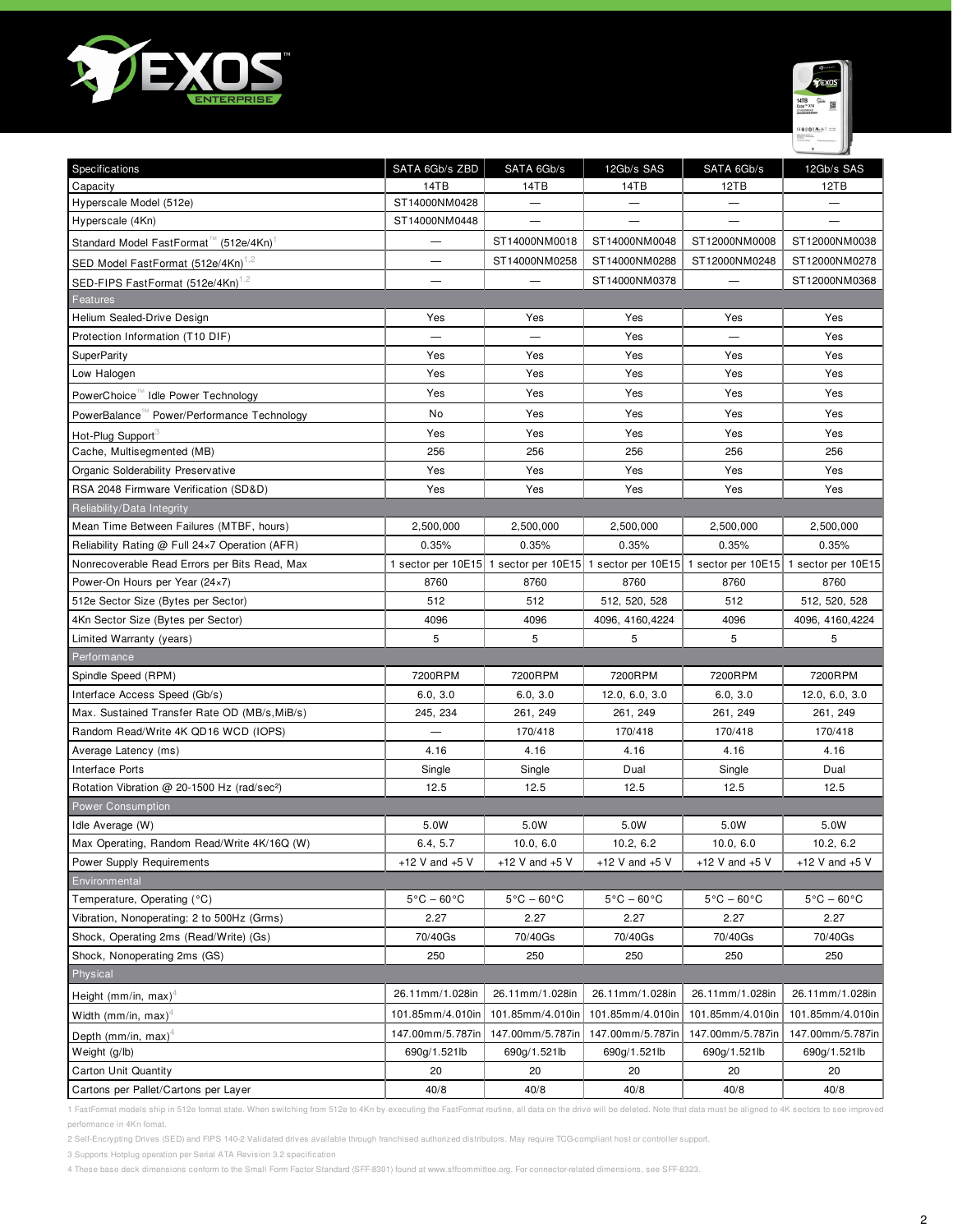



| Specifications                                          | SATA 6Gb/s                           | 12Gb/s SAS                      |  |  |  |
|---------------------------------------------------------|--------------------------------------|---------------------------------|--|--|--|
| Capacity                                                | 10TB                                 | 10TB                            |  |  |  |
| Hyperscale Model (512e)                                 |                                      |                                 |  |  |  |
| Hyperscale (4Kn)                                        |                                      |                                 |  |  |  |
| Standard Model FastFormat (512e/4Kn)                    | ST10000NM0478                        | ST10000NM0528                   |  |  |  |
| SED Model FastFormat (512e/4Kn) <sup>1,2</sup>          | ST10000NM0568                        | ST10000NM0578                   |  |  |  |
| SED-FIPS FastFormat (512e/4Kn) <sup>1,2</sup>           |                                      | ST10000NM0608                   |  |  |  |
| Features                                                |                                      |                                 |  |  |  |
| Helium Sealed-Drive Design                              | Yes                                  | Yes                             |  |  |  |
| Protection Information (T10 DIF)                        | $\overline{\phantom{m}}$             | Yes                             |  |  |  |
| SuperParity                                             | Yes                                  | Yes                             |  |  |  |
| Low Halogen                                             | Yes                                  | Yes                             |  |  |  |
| PowerChoice™ Idle Power Technology                      | Yes                                  | Yes                             |  |  |  |
| PowerBalance " Power/Performance Technology             | Yes                                  | Yes                             |  |  |  |
| Hot-Plug Support <sup>3</sup>                           | Yes                                  | Yes                             |  |  |  |
| Cache, Multisegmented (MB)                              | 256                                  | 256                             |  |  |  |
| Organic Solderability Preservative                      | Yes                                  | Yes                             |  |  |  |
| RSA 2048 Firmware Verification (SD&D)                   | Yes                                  | Yes                             |  |  |  |
| Reliability/Data Integrity                              |                                      |                                 |  |  |  |
| Mean Time Between Failures (MTBF, hours)                | 2,500,000                            | 2,500,000                       |  |  |  |
| Reliability Rating @ Full 24×7 Operation (AFR)          | 0.35%                                | 0.35%                           |  |  |  |
| Nonrecoverable Read Errors per Bits Read, Max           | 1 sector per 10E15                   | 1 sector per 10E15              |  |  |  |
| Power-On Hours per Year (24×7)                          | 8760                                 | 8760                            |  |  |  |
| 512e Sector Size (Bytes per Sector)                     | 512                                  | 512, 520, 528                   |  |  |  |
| 4Kn Sector Size (Bytes per Sector)                      | 4096                                 | 4096, 4160, 4224                |  |  |  |
| Limited Warranty (years)                                | 5                                    | 5                               |  |  |  |
| Performance                                             |                                      |                                 |  |  |  |
| Spindle Speed (RPM)                                     | 7200RPM                              | 7200RPM                         |  |  |  |
| Interface Access Speed (Gb/s)                           | 6.0, 3.0                             | 12.0, 6.0, 3.0                  |  |  |  |
| Max. Sustained Transfer Rate OD (MB/s, MiB/s)           | 261, 249                             | 261, 249                        |  |  |  |
| Random Read/Write 4K QD16 WCD (IOPS)                    | 170/418                              | 170/418                         |  |  |  |
| Average Latency (ms)                                    | 4.16                                 | 4.16                            |  |  |  |
| <b>Interface Ports</b>                                  | Single                               | Dual                            |  |  |  |
| Rotation Vibration @ 20-1500 Hz (rad/sec <sup>2</sup> ) | 12.5                                 | 12.5                            |  |  |  |
| Power Consumption                                       |                                      |                                 |  |  |  |
| Idle Average (W)                                        | 5.0W                                 | 5.0W                            |  |  |  |
| Max Operating, Random Read/Write 4K/16Q (W)             | 10.0, 6.0                            | 10.2, 6.2                       |  |  |  |
| Power Supply Requirements                               | $+12$ V and $+5$ V                   | +12 V and $+5$ V                |  |  |  |
| Environmental                                           |                                      |                                 |  |  |  |
| Temperature, Operating (°C)                             | $5^{\circ}$ C – 60 $^{\circ}$ C      | $5^{\circ}$ C – 60 $^{\circ}$ C |  |  |  |
| Vibration, Nonoperating: 2 to 500Hz (Grms)              | 2.27                                 | 2.27                            |  |  |  |
| Shock, Operating 2ms (Read/Write) (Gs)                  | 70/40Gs                              | 70/40Gs                         |  |  |  |
| Shock, Nonoperating 2ms (GS)                            | 250                                  | 250                             |  |  |  |
| Physical                                                |                                      |                                 |  |  |  |
| Height (mm/in, max) <sup>4</sup>                        | 26.11mm/1.028in                      | 26.11mm/1.028in                 |  |  |  |
| Width (mm/in, max) <sup>4</sup>                         | 101.85mm/4.010in                     | 101.85mm/4.010in                |  |  |  |
| Depth (mm/in, max) <sup>4</sup>                         | 147.00mm/5.787in<br>147.00mm/5.787in |                                 |  |  |  |
| Weight (g/lb)                                           | 690g/1.521lb                         | 690g/1.521lb                    |  |  |  |
| Carton Unit Quantity                                    | 20                                   | 20                              |  |  |  |
| Cartons per Pallet/Cartons per Layer                    | 40/8                                 | 40/8                            |  |  |  |

1 FastFormat models ship in 512e format state. When switching from 512e to 4Kn by executing the FastFormat routine, all data on the drive will be deleted. Note that data must be aligned to 4K sectors to see improved performance in 4Kn fomat.

2 Self-Encrypting Drives (SED) and FIPS 140-2 Validated drives available through franchised authorized distributors. May require TCG-compliant host or controller support.

3 Supports Hotplug operation per Serial ATA Revision 3.2 specification

4 These base deck dimensions conform to the Small Form Factor Standard (SFF-8301) found at www.sffcommittee.org. For connector-related dimensions, see SFF-8323.